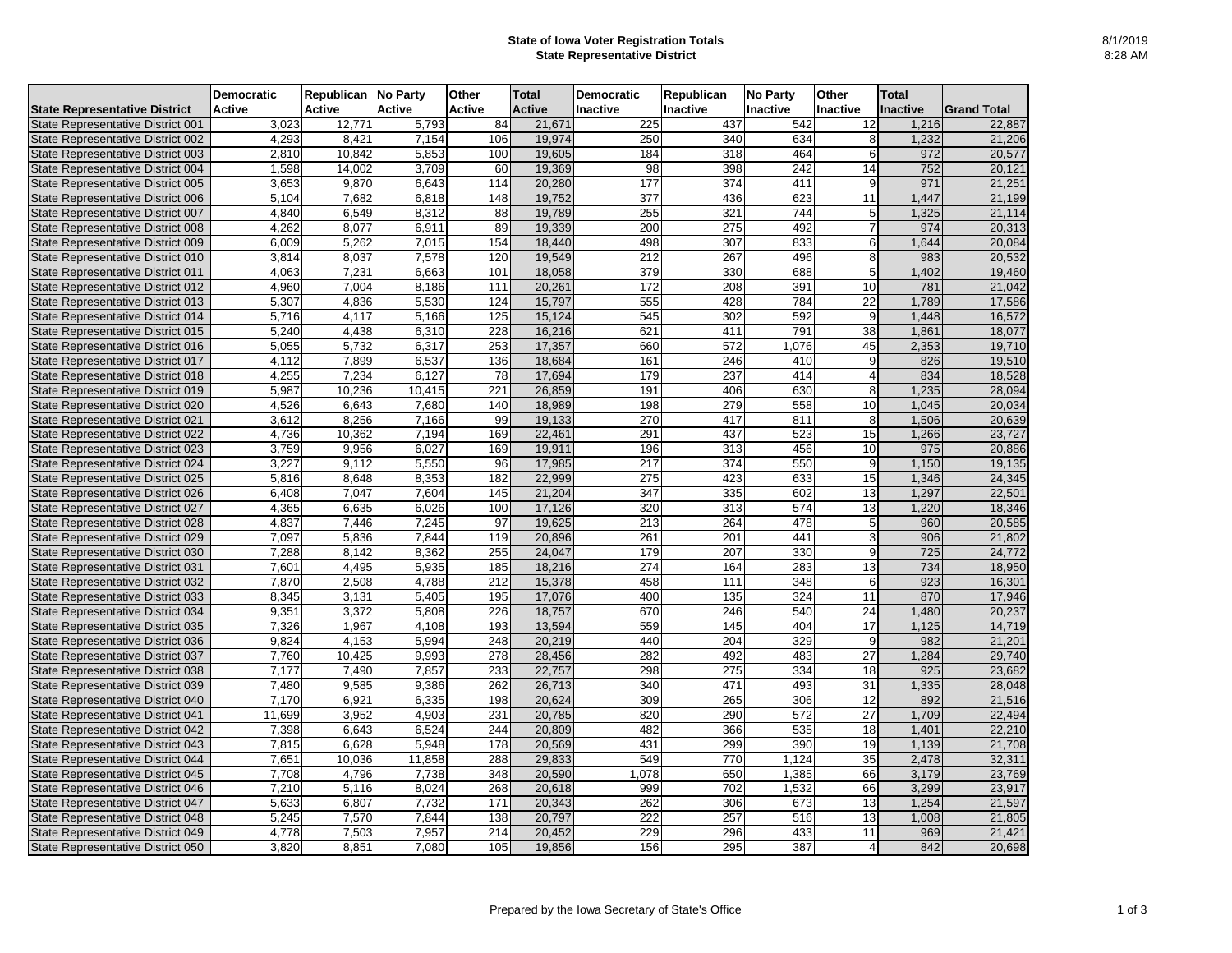## **State of Iowa Voter Registration Totals State Representative District**

|                                      | <b>Democratic</b> | Republican   No Party |                     | <b>Other</b>     | <b>Total</b>  | Democratic       | <b>Republican</b> | <b>No Party</b>  | <b>Other</b>    | <b>Total</b>    |                     |
|--------------------------------------|-------------------|-----------------------|---------------------|------------------|---------------|------------------|-------------------|------------------|-----------------|-----------------|---------------------|
| <b>State Representative District</b> | <b>Active</b>     | <b>Active</b>         | <b>Active</b>       | <b>Active</b>    | <b>Active</b> | <b>Inactive</b>  | <b>Inactive</b>   | <b>Inactive</b>  | Inactive        | <b>Inactive</b> | <b>IGrand Total</b> |
| State Representative District 051    | 4,765             | 6,413                 | 8,142               | 74               | 19,394        | $\overline{221}$ | 200               | 545              |                 | 970             | 20,364              |
| State Representative District 052    | 5,427             | 5,399                 | 8,640               | 78               | 19,544        | 328              | 247               | 691              | 11              | 1,277           | 20,821              |
| State Representative District 053    | 6,158             | 4,414                 | 8,548               | 81               | 19,201        | 353              | 246               | 745              | 8               | 1,352           | 20,553              |
| State Representative District 054    | 3,864             | 8,161                 | 7,393               | 101              | 19,519        | 175              | 277               | 489              |                 | 943             | 20,462              |
| State Representative District 055    | 5,736             | 6,381                 | 7,141               | 84               | 19,342        | 399              | 247               | 624              | 13              | ,283            | 20,625              |
| State Representative District 056    | 4,644             | 7,180                 | $\overline{7}, 140$ | 91               | 19,055        | 260              | 258               | 511              |                 | 0.036           | 20,091              |
| State Representative District 057    | 7,825             | 6,711                 | 8,459               | 126              | 23,121        | 197              | 205               | 402              |                 | 806             | 23,927              |
| State Representative District 058    | 6,530             | 5,282                 | 9,428               | 57               | 21,297        | 255              | 184               | 550              | 6               | 995             | 22,292              |
| State Representative District 059    | 6,396             | 5,205                 | 7,694               | 216              | 19,511        | 629              | 467               | 1,093            | 28              | 2,217           | 21,728              |
| State Representative District 060    | 6,722             | 7,088                 | 7,891               | 183              | 21,884        | 458              | 455               | 681              | 17              | 1,611           | 23,495              |
| State Representative District 061    | 6,868             | 3,827                 | 6,405               | 180              | 17,280        | 568              | 238               | 594              | 23              | 1,423           | 18,703              |
| State Representative District 062    | 7,994             | 2,441                 | 5,705               | 186              | 16,326        | 614              | 168               | 536              | 6               | 1,324           | 17,650              |
| State Representative District 063    | 4,987             | 6,536                 | 9,184               | 135              | 20,842        | 262              | 262               | 630              | 12              | 1,166           | 22,008              |
| State Representative District 064    | 5,040             | 4,596                 | 8,387               | 79               | 18,102        | 228              | 128               | 571              | 8               | 935             | 19,037              |
| State Representative District 065    | 8,905             | 3,890                 | 6,205               | 268              | 19,268        | 484              | 189               | 424              | 22              | 1,119           | 20,387              |
| State Representative District 066    | 7,362             | 5,449                 | 7,225               | $\overline{222}$ | 20,258        | 383              | 236               | 427              | 18              | 1,064           | 21,322              |
| State Representative District 067    | 6,629             | 7,116                 | 8,525               | 235              | 22,505        | 257              | 312               | 430              | 11              | 1,010           | 23,515              |
| State Representative District 068    | 7,062             | 6,109                 | 8,629               | 263              | 22,063        | 281              | 271               | 394              | 20              | 966             | 23,029              |
| State Representative District 069    | 7,560             | 4,189                 | 7,839               | 266              | 19,854        | 406              | 220               | $\overline{513}$ | 18              | 1,157           | 21,011              |
| State Representative District 070    | 8,147             | 4,640                 | 7,564               | 235              | 20,586        | 380              | 200               | 388              | 23              | 991             | 21,577              |
| State Representative District 071    | 5,482             | 4,683                 | 5,996               | 136              | 16,297        | 351              | 267               | 671              | 10              | ,299            | 17,596              |
| State Representative District 072    | 4,970             | 6,416                 | 8,200               | 109              | 19,695        | 209              | 200               | 489              |                 | 905             | 20,600              |
| State Representative District 073    | 6,428             | 6,136                 | 8,054               | 135              | 20,753        | 220              | 216               | 430              | 14              | 880             | 21,633              |
| State Representative District 074    | 10,032            | 3,726                 | 6,471               | 187              | 20,416        | 932              | 333               | 717              | 22              | 2,004           | 22,420              |
| State Representative District 075    | 4,575             | 6,713                 | 8,668               | 126              | 20,082        | 213              | 231               | 505              | 10              | 959             | 21,041              |
| State Representative District 076    | 5,753             | 6,702                 | 8,614               | 127              | 21,196        | 509              | 268               | 617              | 13              | 1,407           | 22,603              |
| State Representative District 077    | 8,624             | 5,804                 | 9,065               | 209              | 23,702        | 443              | 366               | 599              | 25              | 1,433           | 25,135              |
| State Representative District 078    | 4,566             | 7,472                 | 7,093               | 128              | 19,259        | 240              | 296               | 530              | 16              | 1,082           | 20,341              |
| State Representative District 079    | 3,273             | 10,030                | 6,092               | 126              | 19,521        | 340              | 476               | $\overline{721}$ | $\overline{13}$ | 1,550           | 21,071              |
| State Representative District 080    | 4,990             | 7,182                 | 6,466               | 102              | 18,740        | 311              | 325               | 723              | 11              | 1,370           | 20,110              |
| State Representative District 081    | 6,697             | 4,322                 | 5,495               | 80               | 16,594        | 516              | 276               | 701              |                 | 1,500           | 18,094              |
| State Representative District 082    | 6,348             | 6,308                 | 5,721               | 133              | 18,510        | 449              | 288               | 596              | 18              | 1,351           | 19,861              |
| State Representative District 083    | 7,322             | 3,546                 | 6,632               | 126              | 17,626        | 495              | 236               | 838              | 18              | 1,587           | 19,213              |
| State Representative District 084    | 4,185             | 7,123                 | 7,180               | 102              | 18,590        | 306              | 355               | 736              | 11              | 1,408           | 19,998              |
| State Representative District 085    | 12,266            | 3,611                 | 7,220               | 251              | 23,348        | 1,663            | 703               | 1,484            | 52              | 3,902           | 27,250              |
| State Representative District 086    | 10,357            | 2,890                 | 6,672               | 230              | 20,149        | 1,457            | 502               | 1,290            | 52              | 3,301           | 23,450              |
| State Representative District 087    | 7,879             | 4,216                 | 6,562               | 154              | 18,811        | 588              | 258               | 739              | 18              | 1,603           | 20,414              |
| State Representative District 088    | 5,410             | 6,313                 | 7,496               | 96               | 19,315        | 230              | 208               | 459              | 9               | 906             | 20,221              |
| State Representative District 089    | 6,971             | 4,327                 | 8,614               | 168              | 20,080        | 646              | 296               | 871              | 17              | 1,830           | 21,910              |
| State Representative District 090    | 6,979             | 2,725                 | 7,463               | 191              | 17,358        | 1,133            | 343               | ,320             | 33              | 2,829           | 20,187              |
| State Representative District 091    | 5,572             | 5,703                 | 7,465               | 114              | 18,854        | 407              | 320               | 731              | 10              | 1,468           | 20,322              |
| State Representative District 092    | 5,652             | 5,893                 | 9,044               | 147              | 20,736        | 528              | 345               | 809              | 17              | 1,699           | 22,435              |
| State Representative District 093    | 6,923             | 5,882                 | 8,462               | 190              | 21,457        | 705              | 476               | ,064             | 25              | 2,270           | 23,727              |
| State Representative District 094    | 6,264             | 8,610                 | 10,328              | 162              | 25,364        | 521              | 682               | 1,011            | $\overline{28}$ | 2,242           | 27,606              |
| State Representative District 095    | 6,267             | 6,467                 | 8,739               | 169              | 21,642        | 244              | 191               | 360              | 10              | 805             | 22,447              |
| State Representative District 096    | 4,056             | 6,470                 | 8,232               | 74               | 18,832        | 173              | 195               | 500              | 9               | 877             | 19,709              |
| State Representative District 097    | 5,346             | 6,837                 | 9,512               | 123              | 21,818        | 310              | 365               | 745              | 3               | 1,423           | 23,241              |
| State Representative District 098    | 5,841             | 3,993                 | 7,965               | 88               | 17,887        | 631              | 286               | 1,023            | 17              | 1,957           | 19,844              |
| State Representative District 099    | 9,149             | 4,960                 | 6,910               | 188              | 21,207        | 652              | 347               | 778              | 20              | 1,797           | 23,004              |
| State Representative District 100    | 7,797             | 3,928                 | 6,449               | <b>176</b>       | 18,350        | 700              | 395               | 829              | 17              | 1,941           | 20,291              |